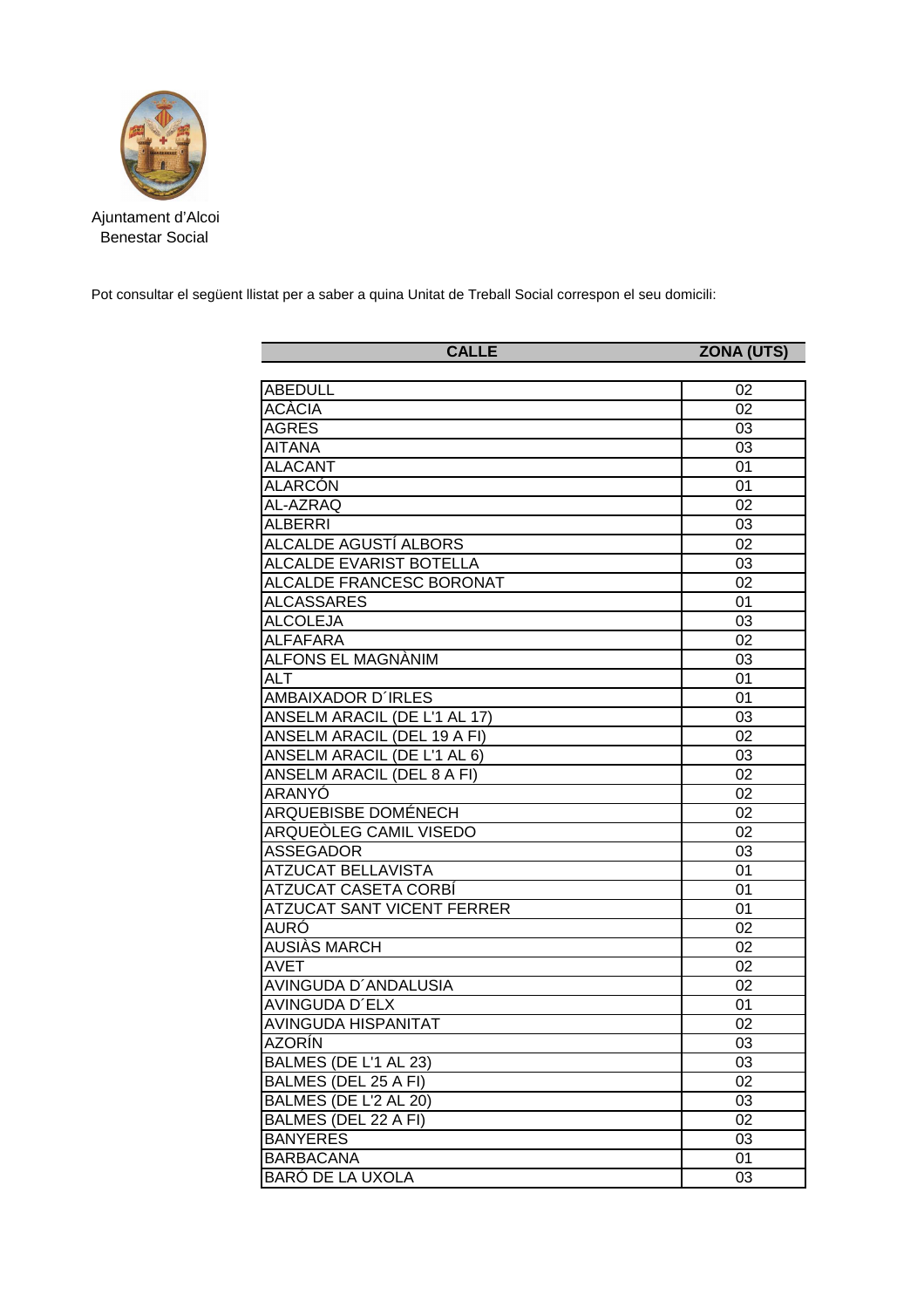| <b>BARRANC DE NA LLOBA</b>  | 01              |
|-----------------------------|-----------------|
| <b>BARRANC DEL SINC</b>     | 02              |
| <b>BARRANQUET DE SOLER</b>  | 03              |
| BARTOLOMÉ J. GALLARDO       | 01              |
| <b>BARXELL</b>              | 02              |
| <b>BEDOLL</b>               | 02              |
| <b>BELLAVISTA</b>           | 01              |
| <b>BENIARRÉS</b>            | 02              |
| <b>BENICADELL</b>           | 03              |
| <b>BENIFALLIM</b>           | 03              |
| <b>BENILLOBA</b>            | 02              |
| <b>BENIMARFULL</b>          |                 |
|                             | 03              |
| <b>BENISSAIDÓ</b>           | $\overline{02}$ |
| <b>BERNAT FENOLLAR</b>      | 02              |
| <b>BÈRNIA</b>               | 03              |
| <b>BISBE ORBERA</b>         | 01              |
| <b>BUIDAOLI</b>             | 01              |
| <b>BUIXCARRÓ</b>            | 03              |
| <b>CALDERA DEL GAS</b>      | 01              |
| CALDERÓN                    | 02              |
| CAMÍ ANTIC DE LA PISCINA    | 02              |
| CAMÍ ANTIC DE MADRID        | 03              |
| <b>CANAL ALTA</b>           | 02              |
| <b>CANAL BAIXA</b>          | 02              |
| CANTAGALLET                 | 01              |
| <b>CAPELLA BELLOCH</b>      | 01              |
| <b>CAPELLÀ NAVARRO</b>      | 01              |
| CARAGOL                     | 01              |
| CARAMANXEL                  | 02              |
| CARRASCA                    | 02              |
| <b>CARRASCAR</b>            | 03              |
| CARRASQUETA                 | 03              |
|                             |                 |
| <b>CARRETERA BANYERES</b>   | 03              |
| CARRETERA FONT ROJA         | 01              |
| CARRETERA LA RIBA           | 01              |
| CARRETERA MOLINAR           | 01              |
| CASA BLANCA                 | 01              |
| CASA LA BASSA               | 02              |
| <b>CASES DEL SALT</b>       | 02              |
| CASETA CATALÀ               | 03              |
| CASETA CORBÍ                | 01              |
| <b>CASETA COTIDORO</b>      | 02              |
| CASETA EL SALSERO           | 02              |
| <b>CASETA ELS FORATS</b>    | 03              |
| <b>CASETA MADRID</b>        | 03              |
| <b>CASETA MASCARELLES</b>   | 03              |
| <b>CASTALLA</b>             | 03              |
| <b>CASTANYER</b>            | 02              |
| <b>CASTELLAR</b>            | 03              |
| CAVALLER MERITÀ             | 01              |
| <b>CEDRE</b>                | 02              |
| CICLISTA BLAI DOMINGO LLIDO | 02              |
|                             |                 |
| CID (DE L'1 A 23)           | 03              |
| CID (DEL 25 A FI)           | 02              |
| CID (DE L'1 AL 20)          | 03              |
| CID (DEL 22 A FI)           | 02              |
| <b>CINE AVENIDA</b>         | 02              |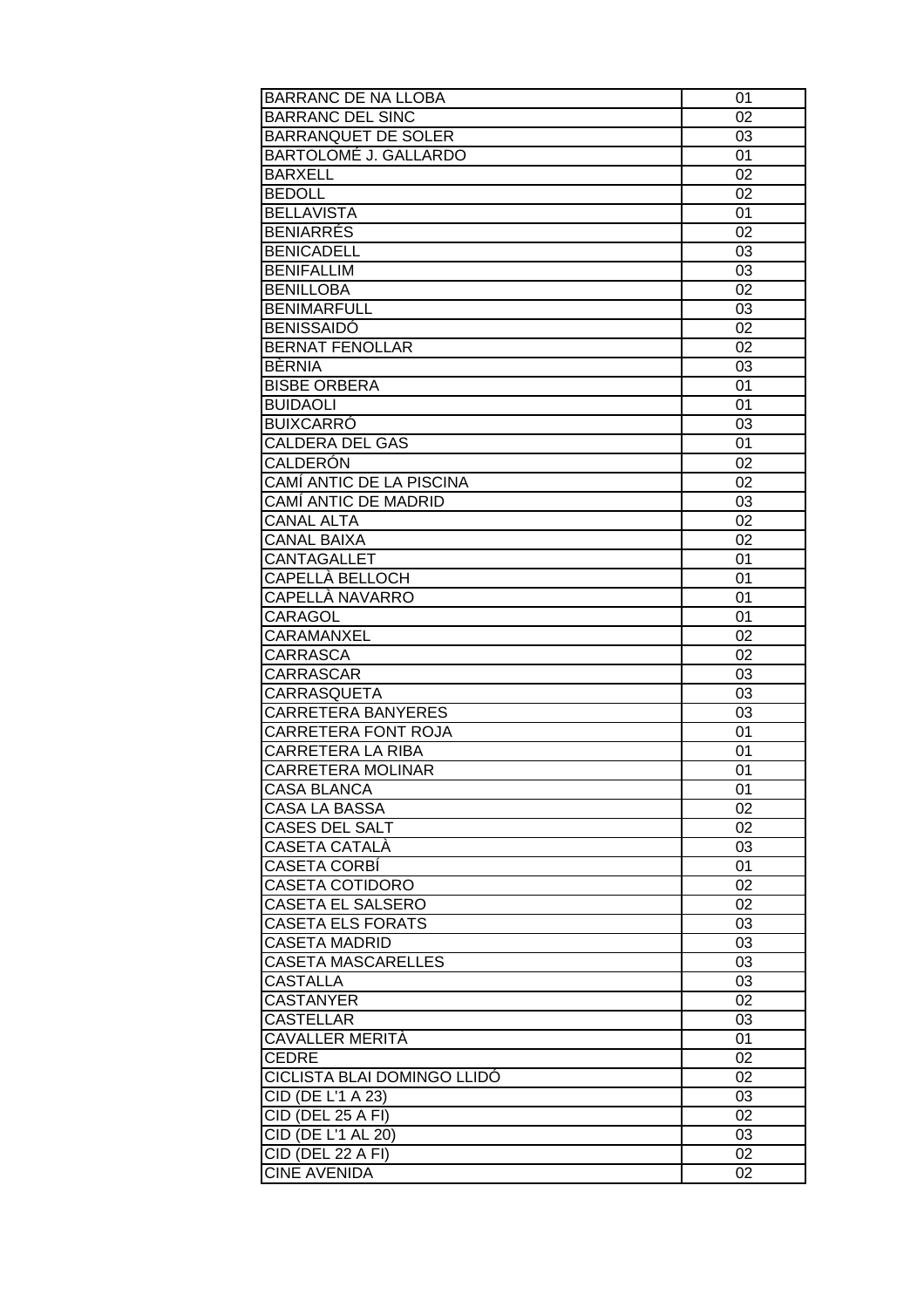| <b>CINE CAPITOL</b>                                     | 02              |
|---------------------------------------------------------|-----------------|
| CINE JARDIN                                             | 02              |
| <b>CINE MONTERREY</b>                                   | 02              |
| CINE PRINCIPAL                                          | 02              |
| CLAUDIO COELLO                                          | 01              |
| <b>COCENTAINA</b>                                       | 02              |
| COLÓN                                                   | 03              |
| <b>COLLAO</b>                                           | 03              |
| <b>COLLAO SABATA</b>                                    | $\overline{02}$ |
| <b>COSTERA DEL GURUGÚ</b>                               | 01              |
| <b>COTES ALTES</b>                                      | 02              |
| <b>COTES BAIXES</b>                                     | 02              |
| <b>COVA SANTA</b>                                       | 01              |
| CRONISTA JORDÀ                                          | 03              |
| <b>CRONISTA REMIGI VISEDO</b>                           | 03              |
| <b>CRONISTA ROGELIO SANCHIS</b>                         | 03              |
| CRONISTA VICENT CARBONELL                               | 03              |
| DE LA MARE DE DEU                                       | 01              |
| DEGÀ MIQUEL JULIÀ                                       | 03              |
| DEL BAMBÚ                                               | 01              |
| <b>DEL CARME</b>                                        | 01              |
| <b>DELS CLOTS</b>                                       | 03              |
| <b>DELS PLANS</b>                                       | 03              |
| <b>DELS TALECONS</b>                                    | 02              |
| DIEGO FERNANDO MONTANÉS                                 | 01              |
| <b>DOCTOR GUERAU</b>                                    | 01              |
| DOCTOR SEMPERE (DE L'1 AL 33)                           | 03              |
| <b>DOCTOR SEMPERE (DEL 35 A FI)</b>                     | 02              |
| DOCTOR SEMPERE (DE L'1 AL 38)                           | 03              |
| DOCTOR SEMPERE (DEL 40 A FI)                            | 02              |
| DOÑA AMALIA                                             | 01              |
| <b>ECHEGARAY</b>                                        | 01              |
| <b>EL CAMÍ</b>                                          | 01              |
| <b>EL FOSSAR</b>                                        | 01              |
| el Piló                                                 | 01              |
| <b>EL PUIG</b>                                          | 03              |
| EL SARGENTO                                             | 02              |
| EL TERRER                                               | 01              |
| <b>ELS ALÇAMORA</b>                                     | 03              |
| <b>ELS CANALONS</b>                                     | 03              |
| <b>ELS FILADORS</b>                                     | 01              |
| <b>ELS LLENÇOLS</b>                                     | 03              |
| <b>ELS MAULETS</b>                                      | 01              |
| <b>ENCARO</b>                                           | 01              |
| ENGINYER COLOMINA RADUÀN<br><b>ENGINYER CORT MERITA</b> | 02<br>01        |
|                                                         |                 |
| <b>ENGINYER VILAPLANA</b><br><b>ENRIC HERNÁNDEZ</b>     | 03<br>01        |
| <b>ESCORXADORS</b>                                      | 02              |
| <b>ESCULTOR PERESEJO</b>                                | 03              |
| <b>ESCULTOR RIDAURA</b>                                 | 02              |
| <b>ESPRONCEDA</b>                                       | 03              |
| FÀBRICA D'ESCALÓ                                        | 02              |
| FÀBRICA DE PLÀ                                          | 03              |
| FERRÀN EL CATÒLIC                                       | 02              |
| FERRÁNDIZ I CARBONELL                                   | 01              |
| FILÀ NAVARROS                                           | 01              |
|                                                         |                 |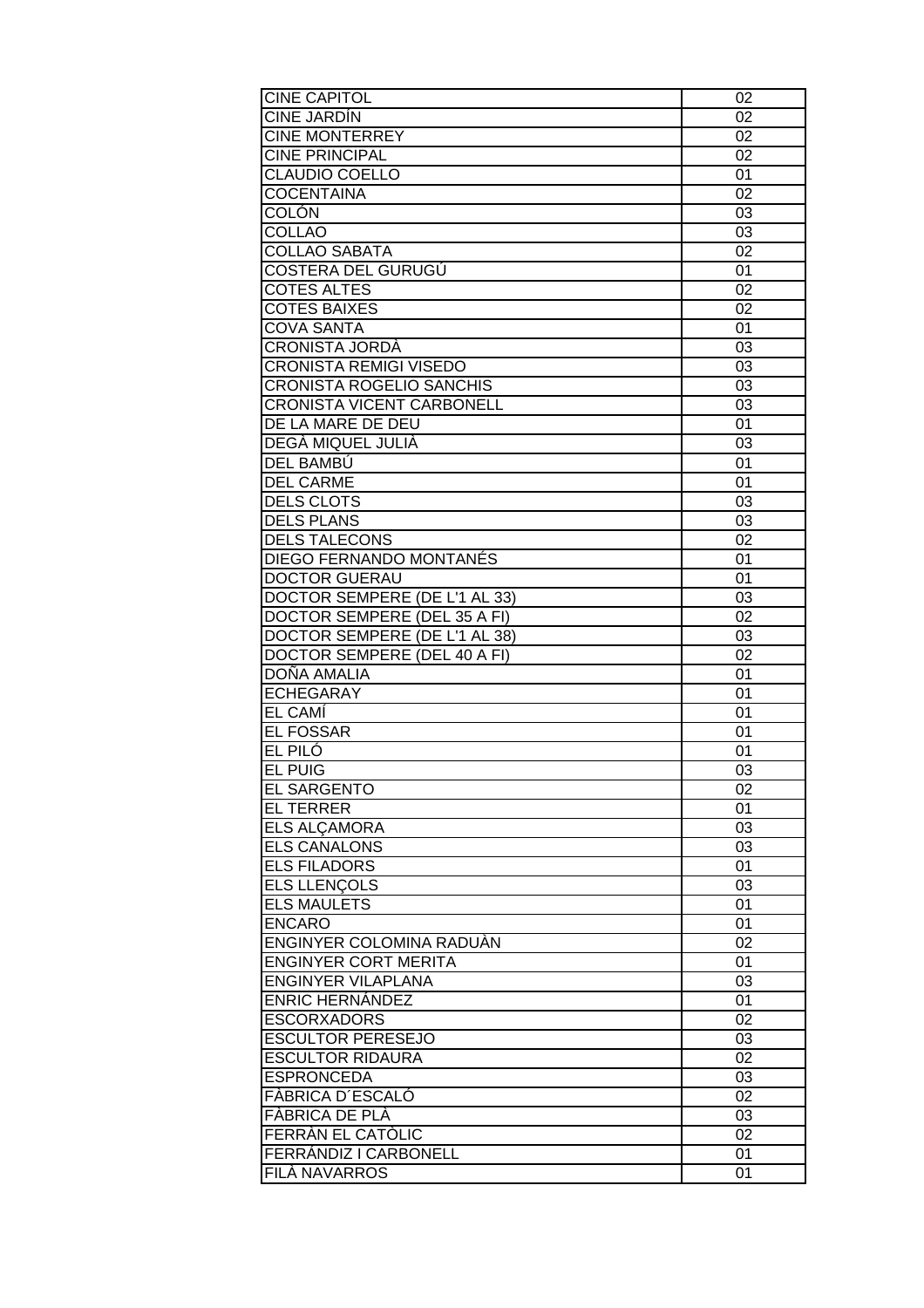| FILÀ VERDS                              | 01              |
|-----------------------------------------|-----------------|
| <b>FLEIX</b>                            | 02              |
| FONT DE L'HORTA                         | 03              |
| FONT DE MOYA                            | 03              |
| FONT DOLCA                              | 02              |
| <b>FONTANELLA</b>                       | 03              |
| <b>FONTILLES</b>                        | 02              |
| <b>FORN DEL VIDRE</b>                   | 01              |
| <b>FRAGA</b>                            | 01              |
| <b>FRANCESC PERERA</b>                  | 03              |
| <b>GABRIEL MIRÓ</b>                     | 02              |
| <b>GAL.LER</b>                          | $\overline{02}$ |
| <b>GENERAL PRIETO</b>                   | 02              |
| <b>GONÇAL BARRACHINA</b>                | 01              |
| <b>GONÇAL CANTÓ</b>                     | 03              |
| GÓNGORA                                 | 02              |
| <b>GOYA</b>                             | 01              |
| GREGORI CASASEMPERE JUAN                | 03              |
| <b>GRUP CASTELLAR</b>                   | 03              |
| <b>HORTA MAJOR</b>                      | 02              |
| HORTET DEL POBRE                        | 03              |
| <b>IBI</b>                              | 03              |
| <b>INDÚSTRIA</b>                        | 01              |
| <b>INDUSTRIAL COTES BAIXES</b>          | 02              |
| <b>ISAAC PERAL</b>                      |                 |
|                                         | 02              |
| <b>ISABEL II</b>                        | 03              |
| ISABEL LA CATÒLICA (DE L'1 A 16)        | 03              |
| ISABEL LA CATÒLICA (DEL 18 A 44)        | 02              |
| <b>ISABEL LA CATÒLICA (DEL 46 A FI)</b> | 03              |
| <b>JAUME ROIG</b>                       | 02              |
| JOAN CANTÓ                              | 01              |
| JOAN DE JOANES                          | 03              |
| <b>JOANOT MARTORELL</b>                 | 02              |
| <b>JOAQUIM SOROLLA</b>                  | 03              |
| JORDI DE SANT JORDI                     | 02              |
| <b>JUAN GIL ALBERT</b>                  | 02              |
| L'ALAMEDA (DE L'1 AL 23)                | 03              |
| L'ALAMEDA (DEL 25 A FI)                 | 02              |
| L'ALAMEDA (DE L'2 AL 56)                | 03              |
| L'ALAMEDA (DEL 58 A FI)                 | 02              |
| L'ESCOLA                                | 01              |
| L'ESTAMBRERA                            | 03              |
| <b>L'ESTEPAR</b>                        | 02              |
| LA CORDETA                              | 01              |
| LA GLORIETA                             | 01              |
| <b>LA LLIBERTAT</b>                     | 03              |
| LA MARQUESINA                           | 02              |
| LA MIRACULOSA                           | 03              |
| LA MURTERA                              | 03              |
| <b>LA SAFOR</b>                         | 03              |
| LA SALLE (DE L'1 A FI)                  | 03              |
| LA SALLE (DEL 2 A 6)                    | 02              |
| LA SALLE (DEL 8 A FI)                   | 03              |
| LA SANG                                 | 01              |
| <b>LA SARDINA</b>                       | 01              |
| <b>LES LLOMETES</b>                     | 03              |
| LOPE DE VEGA                            | 03              |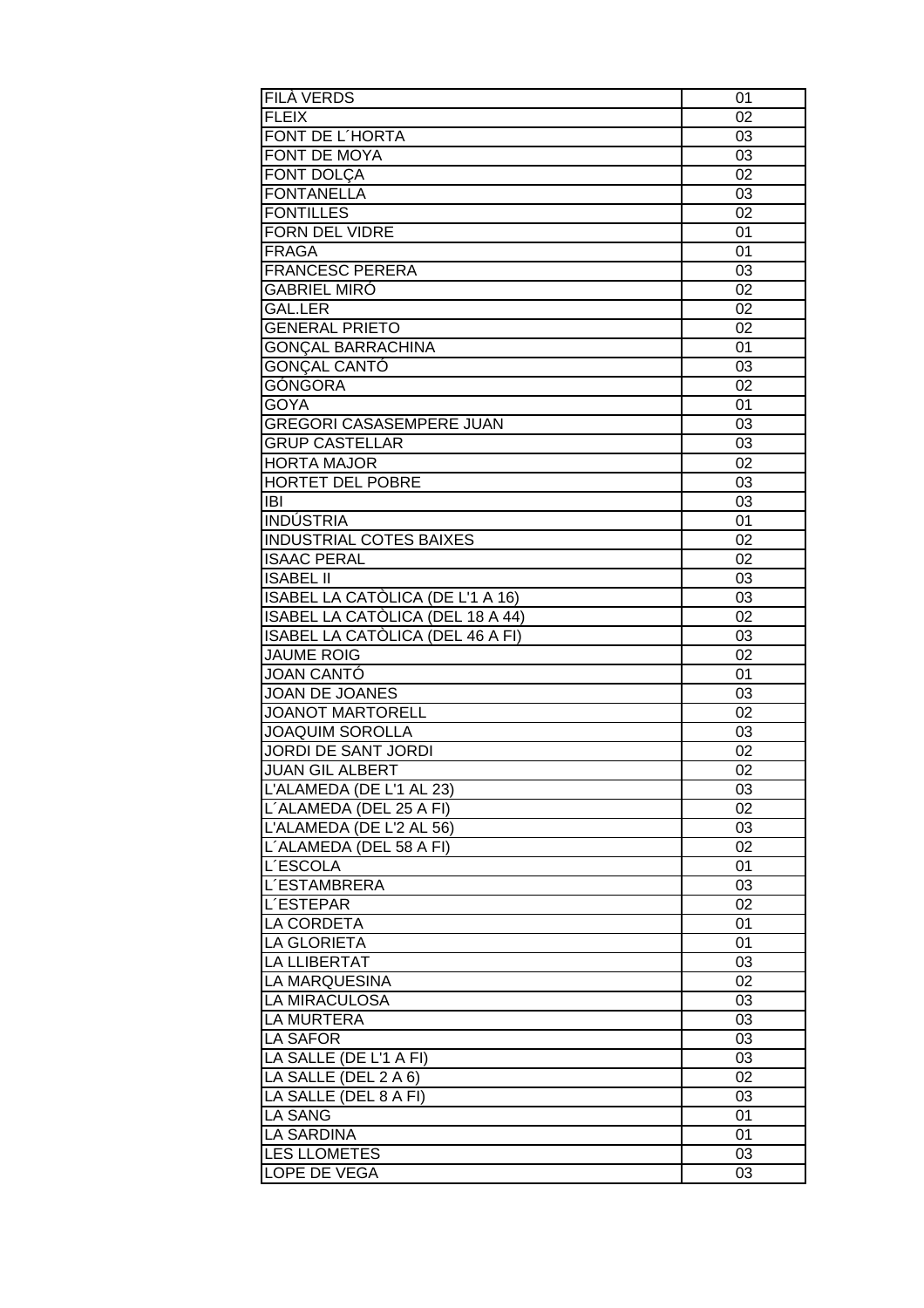| <b>LLIDONER</b><br>02<br>LLUÍS BRAILE<br>03<br>LLUÍS VIVES<br>02<br>MAGNÒLIA<br>02<br><b>MAIGMÓ</b><br>03<br><b>MARIOLA</b><br>03<br><b>MAS DE LA SÉNIA</b><br>03<br><b>MESQUITA</b><br>03<br><b>MESTRE CHAPI</b><br>03<br><b>MESTRE ESPÍ</b><br>$\overline{03}$<br><b>MESTRE FAUS</b><br>$\overline{02}$<br><b>MESTRE JOSEP RIBERA MONTES</b><br>03<br><b>MESTRE LAPORTA</b><br>02<br>METGE GONÇAL SALVADOR LLÀCER<br>01<br><b>METGE MANEL RODRÍGUEZ</b><br>03<br><b>METGE MARIO GARCÍA</b><br>01<br>METGE SALVADOR GARCÍA MUÑOZ<br>01<br><b>MITJA VOLTA</b><br>01<br><b>MONTCABRER</b><br>03<br><b>MONTDÚBER</b><br>03<br><b>MONTESOL</b><br>02<br><b>MONTGÓ</b><br>03<br><b>MOSSÉN ARNAUDA</b><br>02<br>MOSSÉN CIRILO TORMO<br>03<br>MOSSÉN RAFEL DE L'AVE MARIA<br>01<br><b>MOSSÉN TORREGROSA</b><br>01<br><b>MOSSÉN VICENT ALBORS</b><br>02<br><b>MUNTANYA</b><br>03<br><b>MURILLO</b><br>03<br>02<br><b>MURO</b><br>MÚSIC GONÇAL BLANES<br>01<br>MÚSIC JOSEP CARBONELL<br>01<br>MÚSIC PÉREZ LAPORTA<br>01<br>MÚSIC SERRANO<br>03<br>MÚSICS PÉREZ MONLLOR<br>01<br>NA SAURINA D'ENTENÇA (DE L'1 AL 27)<br>03<br>NA SAURINA D'ENTENÇA (DEL 29 A FI)<br>02<br>NA SAURINA D'ENTENÇA (DEL 2 A 28)<br>03<br>NA SAURINA D'ENTENÇA (DEL 30 A FI)<br>02<br>NOFRE JORDA<br>03<br><b>NOGUERA</b><br>02<br><b>OLIVAR</b><br>03<br><b>OLIVAR DE LA BASSA</b><br>$\overline{02}$<br><b>OLIVER</b><br>03<br><b>OLIVERA</b><br>$\overline{02}$<br>02<br><b>OM</b><br><b>ONIL</b><br>03<br>ORBERÀ<br>01<br><b>PAGOS</b><br>02<br>PAÍS VALENCIÀ<br>01<br>PARE POVEDA<br>02<br>PARE VITÒRIA<br>03<br>PARTIDA LA RIBA<br>02<br>PARTIDA MARIOLA<br>02<br>PARTIDA MOLINAR<br>02<br><b>PASSATGE MERITA</b><br>03 | <b>LLACUNES</b> | 02 |
|-------------------------------------------------------------------------------------------------------------------------------------------------------------------------------------------------------------------------------------------------------------------------------------------------------------------------------------------------------------------------------------------------------------------------------------------------------------------------------------------------------------------------------------------------------------------------------------------------------------------------------------------------------------------------------------------------------------------------------------------------------------------------------------------------------------------------------------------------------------------------------------------------------------------------------------------------------------------------------------------------------------------------------------------------------------------------------------------------------------------------------------------------------------------------------------------------------------------------------------------------------------------------------------------------------------------------------------------------------------------------------------------------------------------------------------------------------------------------------------------------------------------------------------------------------------------------------------------------------------------------------------------------------------------------------------------------|-----------------|----|
|                                                                                                                                                                                                                                                                                                                                                                                                                                                                                                                                                                                                                                                                                                                                                                                                                                                                                                                                                                                                                                                                                                                                                                                                                                                                                                                                                                                                                                                                                                                                                                                                                                                                                                 |                 |    |
|                                                                                                                                                                                                                                                                                                                                                                                                                                                                                                                                                                                                                                                                                                                                                                                                                                                                                                                                                                                                                                                                                                                                                                                                                                                                                                                                                                                                                                                                                                                                                                                                                                                                                                 |                 |    |
|                                                                                                                                                                                                                                                                                                                                                                                                                                                                                                                                                                                                                                                                                                                                                                                                                                                                                                                                                                                                                                                                                                                                                                                                                                                                                                                                                                                                                                                                                                                                                                                                                                                                                                 |                 |    |
|                                                                                                                                                                                                                                                                                                                                                                                                                                                                                                                                                                                                                                                                                                                                                                                                                                                                                                                                                                                                                                                                                                                                                                                                                                                                                                                                                                                                                                                                                                                                                                                                                                                                                                 |                 |    |
|                                                                                                                                                                                                                                                                                                                                                                                                                                                                                                                                                                                                                                                                                                                                                                                                                                                                                                                                                                                                                                                                                                                                                                                                                                                                                                                                                                                                                                                                                                                                                                                                                                                                                                 |                 |    |
|                                                                                                                                                                                                                                                                                                                                                                                                                                                                                                                                                                                                                                                                                                                                                                                                                                                                                                                                                                                                                                                                                                                                                                                                                                                                                                                                                                                                                                                                                                                                                                                                                                                                                                 |                 |    |
|                                                                                                                                                                                                                                                                                                                                                                                                                                                                                                                                                                                                                                                                                                                                                                                                                                                                                                                                                                                                                                                                                                                                                                                                                                                                                                                                                                                                                                                                                                                                                                                                                                                                                                 |                 |    |
|                                                                                                                                                                                                                                                                                                                                                                                                                                                                                                                                                                                                                                                                                                                                                                                                                                                                                                                                                                                                                                                                                                                                                                                                                                                                                                                                                                                                                                                                                                                                                                                                                                                                                                 |                 |    |
|                                                                                                                                                                                                                                                                                                                                                                                                                                                                                                                                                                                                                                                                                                                                                                                                                                                                                                                                                                                                                                                                                                                                                                                                                                                                                                                                                                                                                                                                                                                                                                                                                                                                                                 |                 |    |
|                                                                                                                                                                                                                                                                                                                                                                                                                                                                                                                                                                                                                                                                                                                                                                                                                                                                                                                                                                                                                                                                                                                                                                                                                                                                                                                                                                                                                                                                                                                                                                                                                                                                                                 |                 |    |
|                                                                                                                                                                                                                                                                                                                                                                                                                                                                                                                                                                                                                                                                                                                                                                                                                                                                                                                                                                                                                                                                                                                                                                                                                                                                                                                                                                                                                                                                                                                                                                                                                                                                                                 |                 |    |
|                                                                                                                                                                                                                                                                                                                                                                                                                                                                                                                                                                                                                                                                                                                                                                                                                                                                                                                                                                                                                                                                                                                                                                                                                                                                                                                                                                                                                                                                                                                                                                                                                                                                                                 |                 |    |
|                                                                                                                                                                                                                                                                                                                                                                                                                                                                                                                                                                                                                                                                                                                                                                                                                                                                                                                                                                                                                                                                                                                                                                                                                                                                                                                                                                                                                                                                                                                                                                                                                                                                                                 |                 |    |
|                                                                                                                                                                                                                                                                                                                                                                                                                                                                                                                                                                                                                                                                                                                                                                                                                                                                                                                                                                                                                                                                                                                                                                                                                                                                                                                                                                                                                                                                                                                                                                                                                                                                                                 |                 |    |
|                                                                                                                                                                                                                                                                                                                                                                                                                                                                                                                                                                                                                                                                                                                                                                                                                                                                                                                                                                                                                                                                                                                                                                                                                                                                                                                                                                                                                                                                                                                                                                                                                                                                                                 |                 |    |
|                                                                                                                                                                                                                                                                                                                                                                                                                                                                                                                                                                                                                                                                                                                                                                                                                                                                                                                                                                                                                                                                                                                                                                                                                                                                                                                                                                                                                                                                                                                                                                                                                                                                                                 |                 |    |
|                                                                                                                                                                                                                                                                                                                                                                                                                                                                                                                                                                                                                                                                                                                                                                                                                                                                                                                                                                                                                                                                                                                                                                                                                                                                                                                                                                                                                                                                                                                                                                                                                                                                                                 |                 |    |
|                                                                                                                                                                                                                                                                                                                                                                                                                                                                                                                                                                                                                                                                                                                                                                                                                                                                                                                                                                                                                                                                                                                                                                                                                                                                                                                                                                                                                                                                                                                                                                                                                                                                                                 |                 |    |
|                                                                                                                                                                                                                                                                                                                                                                                                                                                                                                                                                                                                                                                                                                                                                                                                                                                                                                                                                                                                                                                                                                                                                                                                                                                                                                                                                                                                                                                                                                                                                                                                                                                                                                 |                 |    |
|                                                                                                                                                                                                                                                                                                                                                                                                                                                                                                                                                                                                                                                                                                                                                                                                                                                                                                                                                                                                                                                                                                                                                                                                                                                                                                                                                                                                                                                                                                                                                                                                                                                                                                 |                 |    |
|                                                                                                                                                                                                                                                                                                                                                                                                                                                                                                                                                                                                                                                                                                                                                                                                                                                                                                                                                                                                                                                                                                                                                                                                                                                                                                                                                                                                                                                                                                                                                                                                                                                                                                 |                 |    |
|                                                                                                                                                                                                                                                                                                                                                                                                                                                                                                                                                                                                                                                                                                                                                                                                                                                                                                                                                                                                                                                                                                                                                                                                                                                                                                                                                                                                                                                                                                                                                                                                                                                                                                 |                 |    |
|                                                                                                                                                                                                                                                                                                                                                                                                                                                                                                                                                                                                                                                                                                                                                                                                                                                                                                                                                                                                                                                                                                                                                                                                                                                                                                                                                                                                                                                                                                                                                                                                                                                                                                 |                 |    |
|                                                                                                                                                                                                                                                                                                                                                                                                                                                                                                                                                                                                                                                                                                                                                                                                                                                                                                                                                                                                                                                                                                                                                                                                                                                                                                                                                                                                                                                                                                                                                                                                                                                                                                 |                 |    |
|                                                                                                                                                                                                                                                                                                                                                                                                                                                                                                                                                                                                                                                                                                                                                                                                                                                                                                                                                                                                                                                                                                                                                                                                                                                                                                                                                                                                                                                                                                                                                                                                                                                                                                 |                 |    |
|                                                                                                                                                                                                                                                                                                                                                                                                                                                                                                                                                                                                                                                                                                                                                                                                                                                                                                                                                                                                                                                                                                                                                                                                                                                                                                                                                                                                                                                                                                                                                                                                                                                                                                 |                 |    |
|                                                                                                                                                                                                                                                                                                                                                                                                                                                                                                                                                                                                                                                                                                                                                                                                                                                                                                                                                                                                                                                                                                                                                                                                                                                                                                                                                                                                                                                                                                                                                                                                                                                                                                 |                 |    |
|                                                                                                                                                                                                                                                                                                                                                                                                                                                                                                                                                                                                                                                                                                                                                                                                                                                                                                                                                                                                                                                                                                                                                                                                                                                                                                                                                                                                                                                                                                                                                                                                                                                                                                 |                 |    |
|                                                                                                                                                                                                                                                                                                                                                                                                                                                                                                                                                                                                                                                                                                                                                                                                                                                                                                                                                                                                                                                                                                                                                                                                                                                                                                                                                                                                                                                                                                                                                                                                                                                                                                 |                 |    |
|                                                                                                                                                                                                                                                                                                                                                                                                                                                                                                                                                                                                                                                                                                                                                                                                                                                                                                                                                                                                                                                                                                                                                                                                                                                                                                                                                                                                                                                                                                                                                                                                                                                                                                 |                 |    |
|                                                                                                                                                                                                                                                                                                                                                                                                                                                                                                                                                                                                                                                                                                                                                                                                                                                                                                                                                                                                                                                                                                                                                                                                                                                                                                                                                                                                                                                                                                                                                                                                                                                                                                 |                 |    |
|                                                                                                                                                                                                                                                                                                                                                                                                                                                                                                                                                                                                                                                                                                                                                                                                                                                                                                                                                                                                                                                                                                                                                                                                                                                                                                                                                                                                                                                                                                                                                                                                                                                                                                 |                 |    |
|                                                                                                                                                                                                                                                                                                                                                                                                                                                                                                                                                                                                                                                                                                                                                                                                                                                                                                                                                                                                                                                                                                                                                                                                                                                                                                                                                                                                                                                                                                                                                                                                                                                                                                 |                 |    |
|                                                                                                                                                                                                                                                                                                                                                                                                                                                                                                                                                                                                                                                                                                                                                                                                                                                                                                                                                                                                                                                                                                                                                                                                                                                                                                                                                                                                                                                                                                                                                                                                                                                                                                 |                 |    |
|                                                                                                                                                                                                                                                                                                                                                                                                                                                                                                                                                                                                                                                                                                                                                                                                                                                                                                                                                                                                                                                                                                                                                                                                                                                                                                                                                                                                                                                                                                                                                                                                                                                                                                 |                 |    |
|                                                                                                                                                                                                                                                                                                                                                                                                                                                                                                                                                                                                                                                                                                                                                                                                                                                                                                                                                                                                                                                                                                                                                                                                                                                                                                                                                                                                                                                                                                                                                                                                                                                                                                 |                 |    |
|                                                                                                                                                                                                                                                                                                                                                                                                                                                                                                                                                                                                                                                                                                                                                                                                                                                                                                                                                                                                                                                                                                                                                                                                                                                                                                                                                                                                                                                                                                                                                                                                                                                                                                 |                 |    |
|                                                                                                                                                                                                                                                                                                                                                                                                                                                                                                                                                                                                                                                                                                                                                                                                                                                                                                                                                                                                                                                                                                                                                                                                                                                                                                                                                                                                                                                                                                                                                                                                                                                                                                 |                 |    |
|                                                                                                                                                                                                                                                                                                                                                                                                                                                                                                                                                                                                                                                                                                                                                                                                                                                                                                                                                                                                                                                                                                                                                                                                                                                                                                                                                                                                                                                                                                                                                                                                                                                                                                 |                 |    |
|                                                                                                                                                                                                                                                                                                                                                                                                                                                                                                                                                                                                                                                                                                                                                                                                                                                                                                                                                                                                                                                                                                                                                                                                                                                                                                                                                                                                                                                                                                                                                                                                                                                                                                 |                 |    |
|                                                                                                                                                                                                                                                                                                                                                                                                                                                                                                                                                                                                                                                                                                                                                                                                                                                                                                                                                                                                                                                                                                                                                                                                                                                                                                                                                                                                                                                                                                                                                                                                                                                                                                 |                 |    |
|                                                                                                                                                                                                                                                                                                                                                                                                                                                                                                                                                                                                                                                                                                                                                                                                                                                                                                                                                                                                                                                                                                                                                                                                                                                                                                                                                                                                                                                                                                                                                                                                                                                                                                 |                 |    |
|                                                                                                                                                                                                                                                                                                                                                                                                                                                                                                                                                                                                                                                                                                                                                                                                                                                                                                                                                                                                                                                                                                                                                                                                                                                                                                                                                                                                                                                                                                                                                                                                                                                                                                 |                 |    |
|                                                                                                                                                                                                                                                                                                                                                                                                                                                                                                                                                                                                                                                                                                                                                                                                                                                                                                                                                                                                                                                                                                                                                                                                                                                                                                                                                                                                                                                                                                                                                                                                                                                                                                 |                 |    |
|                                                                                                                                                                                                                                                                                                                                                                                                                                                                                                                                                                                                                                                                                                                                                                                                                                                                                                                                                                                                                                                                                                                                                                                                                                                                                                                                                                                                                                                                                                                                                                                                                                                                                                 |                 |    |
|                                                                                                                                                                                                                                                                                                                                                                                                                                                                                                                                                                                                                                                                                                                                                                                                                                                                                                                                                                                                                                                                                                                                                                                                                                                                                                                                                                                                                                                                                                                                                                                                                                                                                                 |                 |    |
|                                                                                                                                                                                                                                                                                                                                                                                                                                                                                                                                                                                                                                                                                                                                                                                                                                                                                                                                                                                                                                                                                                                                                                                                                                                                                                                                                                                                                                                                                                                                                                                                                                                                                                 |                 |    |
|                                                                                                                                                                                                                                                                                                                                                                                                                                                                                                                                                                                                                                                                                                                                                                                                                                                                                                                                                                                                                                                                                                                                                                                                                                                                                                                                                                                                                                                                                                                                                                                                                                                                                                 |                 |    |
|                                                                                                                                                                                                                                                                                                                                                                                                                                                                                                                                                                                                                                                                                                                                                                                                                                                                                                                                                                                                                                                                                                                                                                                                                                                                                                                                                                                                                                                                                                                                                                                                                                                                                                 |                 |    |
|                                                                                                                                                                                                                                                                                                                                                                                                                                                                                                                                                                                                                                                                                                                                                                                                                                                                                                                                                                                                                                                                                                                                                                                                                                                                                                                                                                                                                                                                                                                                                                                                                                                                                                 |                 |    |
|                                                                                                                                                                                                                                                                                                                                                                                                                                                                                                                                                                                                                                                                                                                                                                                                                                                                                                                                                                                                                                                                                                                                                                                                                                                                                                                                                                                                                                                                                                                                                                                                                                                                                                 |                 |    |
|                                                                                                                                                                                                                                                                                                                                                                                                                                                                                                                                                                                                                                                                                                                                                                                                                                                                                                                                                                                                                                                                                                                                                                                                                                                                                                                                                                                                                                                                                                                                                                                                                                                                                                 |                 |    |
|                                                                                                                                                                                                                                                                                                                                                                                                                                                                                                                                                                                                                                                                                                                                                                                                                                                                                                                                                                                                                                                                                                                                                                                                                                                                                                                                                                                                                                                                                                                                                                                                                                                                                                 |                 |    |
|                                                                                                                                                                                                                                                                                                                                                                                                                                                                                                                                                                                                                                                                                                                                                                                                                                                                                                                                                                                                                                                                                                                                                                                                                                                                                                                                                                                                                                                                                                                                                                                                                                                                                                 |                 |    |
|                                                                                                                                                                                                                                                                                                                                                                                                                                                                                                                                                                                                                                                                                                                                                                                                                                                                                                                                                                                                                                                                                                                                                                                                                                                                                                                                                                                                                                                                                                                                                                                                                                                                                                 |                 |    |
|                                                                                                                                                                                                                                                                                                                                                                                                                                                                                                                                                                                                                                                                                                                                                                                                                                                                                                                                                                                                                                                                                                                                                                                                                                                                                                                                                                                                                                                                                                                                                                                                                                                                                                 |                 |    |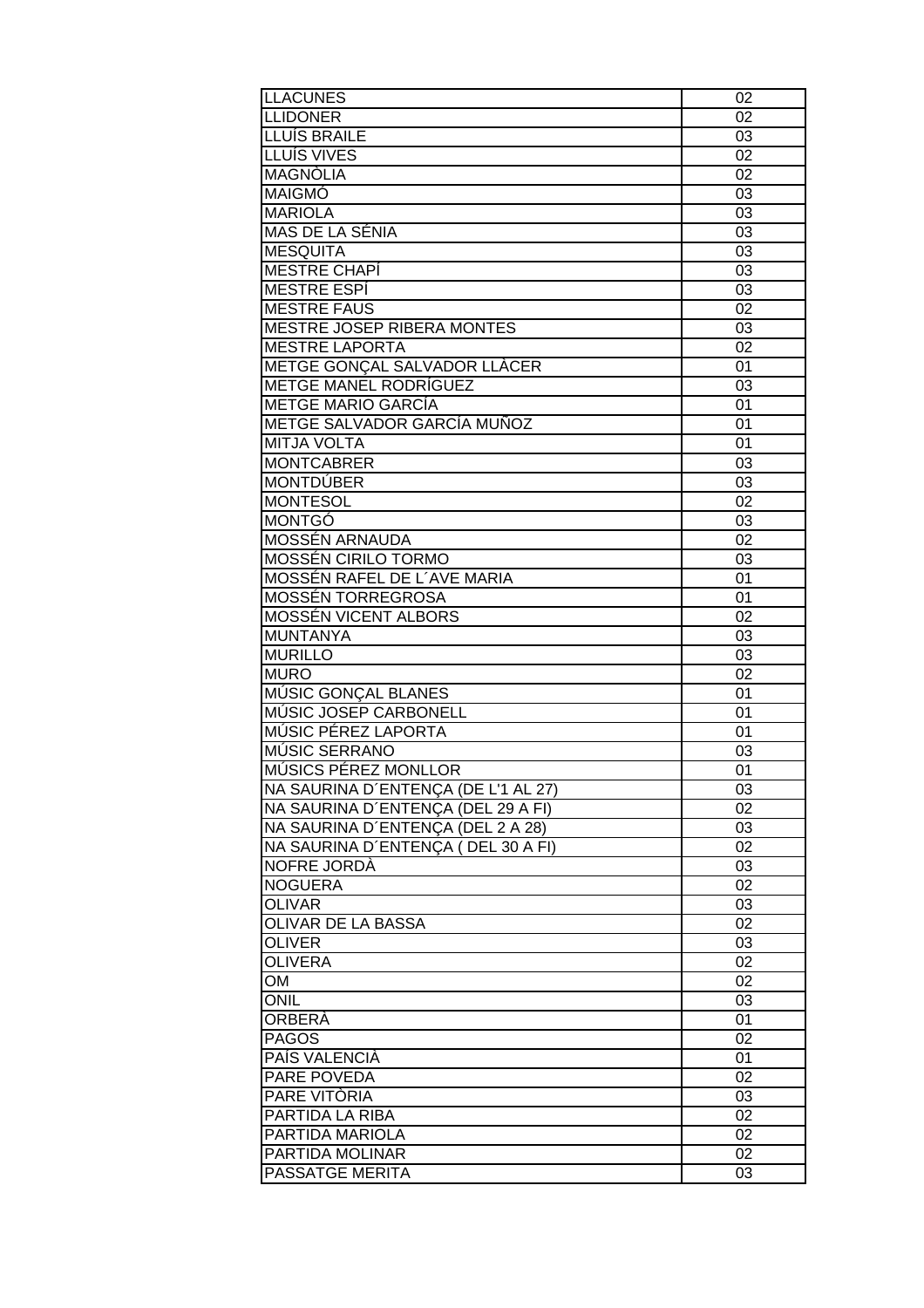| PASSATGE RIGOBERT ALBORS       | 01              |
|--------------------------------|-----------------|
| PASSATGE SABADELL              | 02              |
| PASSATGE SANT MATEU            | 01              |
| PASSEIG CERVANTES              | 03              |
| PASSEIG DEL PARTERRE           | 01              |
| PASSEIG DEL VIADUCTE           | 01              |
| PENAGUILA                      | 01              |
| PERIODISTA JULI PUIG           | 02              |
| PERÚ (DE L'1 AL 47)            | 03              |
| PERÚ (DEL 49 A FI)             | 02              |
| PERÚ (DEL 2 AL 46)             | 03              |
| PERÚ (DEL 48 A FI)             | $\overline{02}$ |
| РĪ                             | $\overline{02}$ |
| PINTOR CABRERA (DE L'1 AL 29)  | 03              |
| PINTOR CABRERA (DEL 31 AL FI)  | 02              |
| PINTOR CABRERA (DEL 2 AL 20)   | 03              |
| PINTOR CABRERA (DEL 22 A FI)   | 02              |
| PINTOR CASANOVA                | 01              |
| PINTOR LAPORTA                 | 03              |
| PINTOR NAVARRETE               | 03              |
| PINTOR PLÀCID FRANCÉS          | 02              |
| PLAÇA CENTENARI                | 03              |
| PLAÇA DE DINS                  | 01              |
| PLAÇA DE LA CONCÒRDIA          | 03              |
| PLAÇA DE LA CONSTITUCIÓ        | 02              |
| PLAÇA EMILI SALA               | 01              |
| PLAÇA ESPANYA                  | 01              |
| PLAÇA EVARIST BOTELLA ASENSI   | 03              |
| PLAÇA JAUME EL CONQUERIDOR     | 03              |
| PLAÇA MIGUEL HERNÁNDEZ         | 03              |
| PLACA MOSSÉN JOSEP             | 01              |
| <b>PLACA PINTOR GISBERT</b>    | 01              |
| PLAÇA RAMÓN I CAJAL            | 01              |
| PLACETA LES ERES               | 01              |
| PLACETA LES GALLINES           | 01              |
| PLACETA LES XIQUES             | 01              |
| PLACETA SANT FRANCESC          | 01              |
| PLANES DE BARONIA              | 02              |
| POETA JOAN VALLS               | 02              |
| POLOP ALT<br><b>POLOP BAIX</b> | 02              |
| PONT DE SANT JORDI             | 02<br>02        |
| PONT DE SANT ROC               | 03              |
| <b>PREVENTORI</b>              | 03              |
| <b>PRIMER DE MAIG</b>          | 02              |
| PROFESSOR SIMÓ ALÓS            | 02              |
| <b>PUIG CAMPANA</b>            | 03              |
| PURÍSSIMA                      | 01              |
| <b>QUEVEDO</b>                 | 03              |
| RAFAEL LALIGA PÉREZ            | 02              |
| RAMBLA ALTA                    | 02              |
| RAMBLA BAIXA                   | 02              |
| <b>REALETS</b>                 | 02              |
| RECONQUESTA (DE L'1 AL 40)     | 03              |
| RECONQUESTA (DEL 42 A FI)      | 02              |
| <b>REGADIU</b>                 | 02              |
| <b>REGIMENT BISCAIA</b>        | 03              |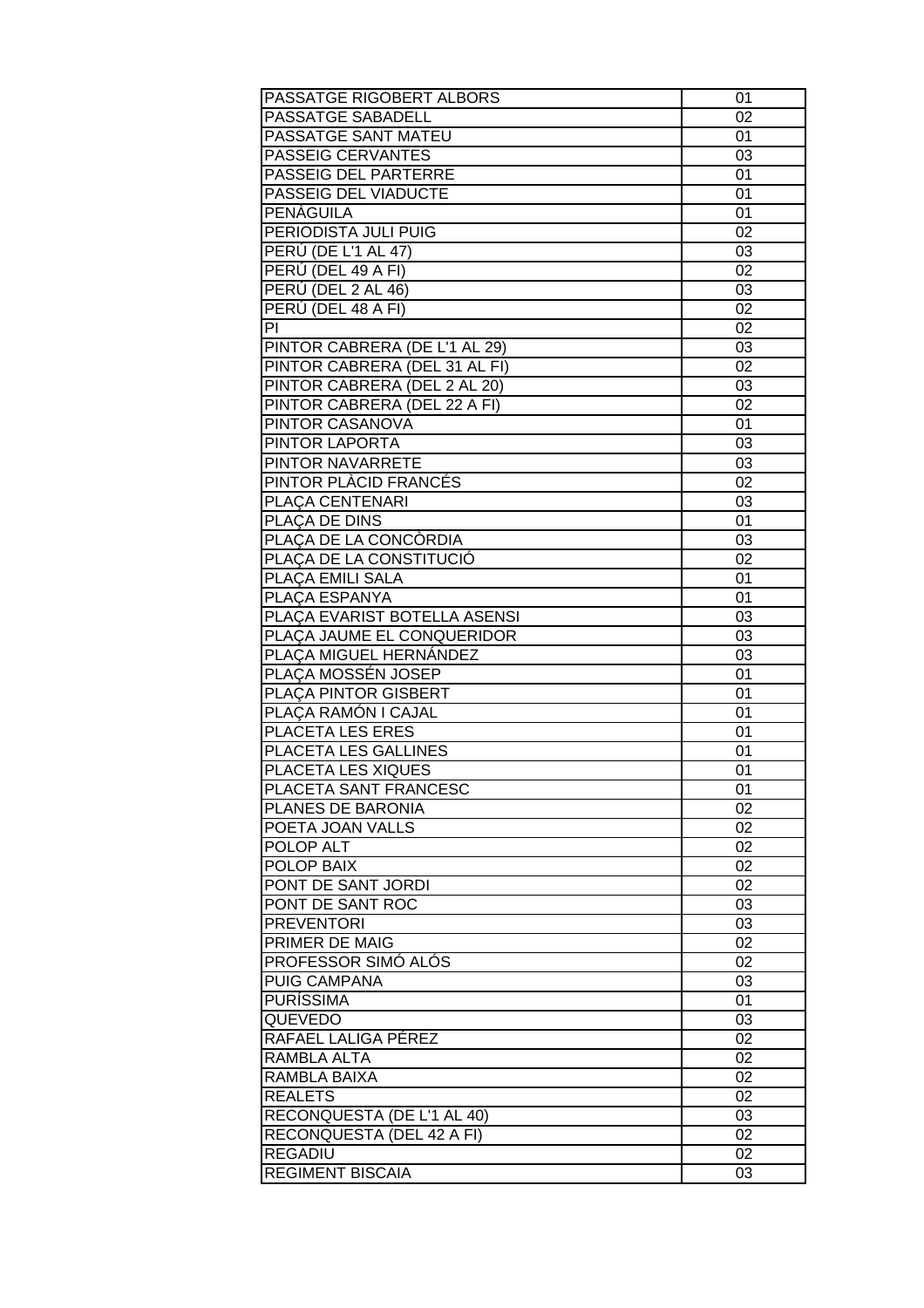| <b>RIQUER ALT</b><br>02<br><b>RIQUER BAIX</b><br>02<br>ROGER DE LLÚRIA<br>01<br>02<br>ROIG DE CORELLA<br><b>ROURE</b><br>02<br><b>SABADELL</b><br>02<br><b>SAGRADA FAMILIA</b><br>02<br><b>SALT</b><br>02<br><b>SALTERRES</b><br>02<br><b>SALVADOR ALLENDE</b><br>03<br><b>SALZE</b><br>02<br><b>SANT AGUSTÍ</b><br>01<br><b>SANT ANTONI</b><br>01<br><b>SANT BONAVENTURA</b><br>01<br>SANT CRISTÒFOL<br>03<br>SANT DOMÉNECH<br>01<br><b>SANT ELOI</b><br>02<br><b>SANT FRANCESC</b><br>01<br><b>SANT GREGORI</b><br>01<br><b>SANT ISIDRE</b><br>03<br><b>SANT JAUME</b><br>01<br><b>SANT JOAN</b><br>01<br><b>SANT JOAN BOSCO</b><br>02 | <b>RIGOBERT ALBORS</b> | 01 |
|------------------------------------------------------------------------------------------------------------------------------------------------------------------------------------------------------------------------------------------------------------------------------------------------------------------------------------------------------------------------------------------------------------------------------------------------------------------------------------------------------------------------------------------------------------------------------------------------------------------------------------------|------------------------|----|
|                                                                                                                                                                                                                                                                                                                                                                                                                                                                                                                                                                                                                                          |                        |    |
|                                                                                                                                                                                                                                                                                                                                                                                                                                                                                                                                                                                                                                          |                        |    |
|                                                                                                                                                                                                                                                                                                                                                                                                                                                                                                                                                                                                                                          |                        |    |
|                                                                                                                                                                                                                                                                                                                                                                                                                                                                                                                                                                                                                                          |                        |    |
|                                                                                                                                                                                                                                                                                                                                                                                                                                                                                                                                                                                                                                          |                        |    |
|                                                                                                                                                                                                                                                                                                                                                                                                                                                                                                                                                                                                                                          |                        |    |
|                                                                                                                                                                                                                                                                                                                                                                                                                                                                                                                                                                                                                                          |                        |    |
|                                                                                                                                                                                                                                                                                                                                                                                                                                                                                                                                                                                                                                          |                        |    |
|                                                                                                                                                                                                                                                                                                                                                                                                                                                                                                                                                                                                                                          |                        |    |
|                                                                                                                                                                                                                                                                                                                                                                                                                                                                                                                                                                                                                                          |                        |    |
|                                                                                                                                                                                                                                                                                                                                                                                                                                                                                                                                                                                                                                          |                        |    |
|                                                                                                                                                                                                                                                                                                                                                                                                                                                                                                                                                                                                                                          |                        |    |
|                                                                                                                                                                                                                                                                                                                                                                                                                                                                                                                                                                                                                                          |                        |    |
|                                                                                                                                                                                                                                                                                                                                                                                                                                                                                                                                                                                                                                          |                        |    |
|                                                                                                                                                                                                                                                                                                                                                                                                                                                                                                                                                                                                                                          |                        |    |
|                                                                                                                                                                                                                                                                                                                                                                                                                                                                                                                                                                                                                                          |                        |    |
|                                                                                                                                                                                                                                                                                                                                                                                                                                                                                                                                                                                                                                          |                        |    |
|                                                                                                                                                                                                                                                                                                                                                                                                                                                                                                                                                                                                                                          |                        |    |
|                                                                                                                                                                                                                                                                                                                                                                                                                                                                                                                                                                                                                                          |                        |    |
|                                                                                                                                                                                                                                                                                                                                                                                                                                                                                                                                                                                                                                          |                        |    |
|                                                                                                                                                                                                                                                                                                                                                                                                                                                                                                                                                                                                                                          |                        |    |
|                                                                                                                                                                                                                                                                                                                                                                                                                                                                                                                                                                                                                                          |                        |    |
|                                                                                                                                                                                                                                                                                                                                                                                                                                                                                                                                                                                                                                          |                        |    |
|                                                                                                                                                                                                                                                                                                                                                                                                                                                                                                                                                                                                                                          |                        |    |
| SANT JOAN DE RIBERA<br>01                                                                                                                                                                                                                                                                                                                                                                                                                                                                                                                                                                                                                |                        |    |
| <b>SANT JORDI</b><br>01                                                                                                                                                                                                                                                                                                                                                                                                                                                                                                                                                                                                                  |                        |    |
| <b>SANT JOSEP</b><br>01                                                                                                                                                                                                                                                                                                                                                                                                                                                                                                                                                                                                                  |                        |    |
| <b>SANT LLORENC</b><br>01                                                                                                                                                                                                                                                                                                                                                                                                                                                                                                                                                                                                                |                        |    |
| <b>SANT LLUÍS BERTRAN</b><br>02                                                                                                                                                                                                                                                                                                                                                                                                                                                                                                                                                                                                          |                        |    |
| <b>SANT MATEU</b><br>01                                                                                                                                                                                                                                                                                                                                                                                                                                                                                                                                                                                                                  |                        |    |
| <b>SANT MAURE</b><br>01                                                                                                                                                                                                                                                                                                                                                                                                                                                                                                                                                                                                                  |                        |    |
| <b>SANT MIQUEL</b><br>01                                                                                                                                                                                                                                                                                                                                                                                                                                                                                                                                                                                                                 |                        |    |
| <b>SANT NICOLAU</b><br>01                                                                                                                                                                                                                                                                                                                                                                                                                                                                                                                                                                                                                |                        |    |
| <b>SANT PANCRACI</b><br>01                                                                                                                                                                                                                                                                                                                                                                                                                                                                                                                                                                                                               |                        |    |
| <b>SANT PAU</b><br>02                                                                                                                                                                                                                                                                                                                                                                                                                                                                                                                                                                                                                    |                        |    |
| <b>SANT PERE</b><br>02                                                                                                                                                                                                                                                                                                                                                                                                                                                                                                                                                                                                                   |                        |    |
| <b>SANT RAFEL</b><br>01                                                                                                                                                                                                                                                                                                                                                                                                                                                                                                                                                                                                                  |                        |    |
| <b>SANT ROC</b><br>01                                                                                                                                                                                                                                                                                                                                                                                                                                                                                                                                                                                                                    |                        |    |
| SANT SEBASTIÀ<br>03                                                                                                                                                                                                                                                                                                                                                                                                                                                                                                                                                                                                                      |                        |    |
| SANT TOMÀS<br>01                                                                                                                                                                                                                                                                                                                                                                                                                                                                                                                                                                                                                         |                        |    |
| <b>SANT VICENT FERRER</b><br>01                                                                                                                                                                                                                                                                                                                                                                                                                                                                                                                                                                                                          |                        |    |
| <b>SANTA ANNA</b><br>01                                                                                                                                                                                                                                                                                                                                                                                                                                                                                                                                                                                                                  |                        |    |
| <b>SANTA LLÚCIA</b><br>01                                                                                                                                                                                                                                                                                                                                                                                                                                                                                                                                                                                                                |                        |    |
| <b>SANTA RITA</b><br>01                                                                                                                                                                                                                                                                                                                                                                                                                                                                                                                                                                                                                  |                        |    |
| <b>SANTA ROSA</b><br>03                                                                                                                                                                                                                                                                                                                                                                                                                                                                                                                                                                                                                  |                        |    |
| SANTA TERESA DE JORNET<br>02                                                                                                                                                                                                                                                                                                                                                                                                                                                                                                                                                                                                             |                        |    |
| SENTBENET ALT<br>02                                                                                                                                                                                                                                                                                                                                                                                                                                                                                                                                                                                                                      |                        |    |
| <b>SENTBENET BAIX</b><br>02                                                                                                                                                                                                                                                                                                                                                                                                                                                                                                                                                                                                              |                        |    |
| <b>SERRELLA</b><br>03                                                                                                                                                                                                                                                                                                                                                                                                                                                                                                                                                                                                                    |                        |    |
| SEVERINO ALBARRACÍN<br>02                                                                                                                                                                                                                                                                                                                                                                                                                                                                                                                                                                                                                |                        |    |
| <b>SOR ELENA PICURELLI</b><br>01                                                                                                                                                                                                                                                                                                                                                                                                                                                                                                                                                                                                         |                        |    |
| <b>SOTARRONI</b><br>03                                                                                                                                                                                                                                                                                                                                                                                                                                                                                                                                                                                                                   |                        |    |
| <b>TAP</b><br>01                                                                                                                                                                                                                                                                                                                                                                                                                                                                                                                                                                                                                         |                        |    |
| <b>TEIX</b><br>02                                                                                                                                                                                                                                                                                                                                                                                                                                                                                                                                                                                                                        |                        |    |
| <b>TEODORO LLORENTE</b><br>02                                                                                                                                                                                                                                                                                                                                                                                                                                                                                                                                                                                                            |                        |    |
| TEULAR DEL LLONGANISSER (DE L'1 A FI IMPARS)<br>03                                                                                                                                                                                                                                                                                                                                                                                                                                                                                                                                                                                       |                        |    |
| TEULAR DEL LLONGANISSER (DEL 2 A FI PARS)<br>02                                                                                                                                                                                                                                                                                                                                                                                                                                                                                                                                                                                          |                        |    |